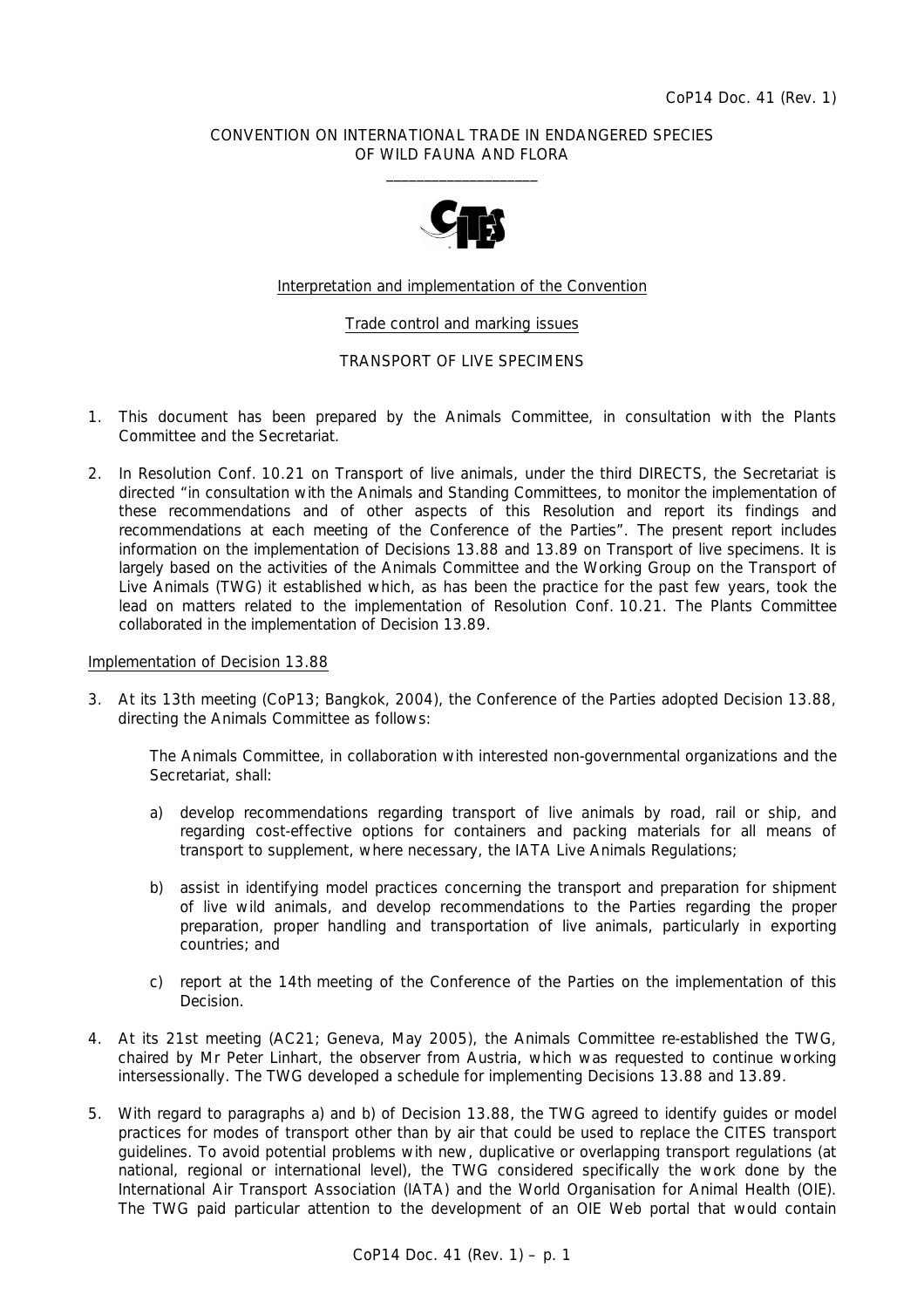references to existing country regulations and other guidelines applicable to modes of transport other than by air. The TWG recommended that the Secretariat notify Parties of the OIE Web portal once created as it would contain information that would be useful and pertinent for the transportation of live CITES-listed animals. The TWG also expressed interest in assessing whether the Parties found the OIE website useful and providing relevant feed-back to OIE.

- 6. At the 22nd meeting of the Animals Committee (AC22; Lima, July 2006), the Chairman of the TWG said that he had been in contact with OIE on recently published transport standards that the organization had developed. He advised that these standards could complement or replace the *CITES*  Guidelines for transport and preparation for shipments of live wild animals and plants for certain modes of transport of live animals, and should be considered by the Animals Committee.
- 7. Based on the suggestions from the TWG, the Animals Committee decided to submit for consideration at CoP14 the following draft decisions regarding the transport of live animals for consideration by the Parties:

## *Directed to Parties*

14.xx With regard to transport of live animals by means other than air, Parties should consider the *OIE Guidelines for the Transport of Animals by Sea* and the *OIE Guidelines for the Transport of Animals by Land* published in the *Terrestrial Animal Health Code* in instances when the *IATA Live Animals Regulations* are inappropriate, and to avoid potential problems with new, duplicate or overlapping regulations (national, regional or international).

## *Directed to the Animals Committee*

- 14.xx The Animals Committee, in consultation with the Secretariat, should:
	- a) participate in the regular meetings of the Terrestrial Animal Health Standards Commission of the World Organisation for Animal Health (OIE) and in the ongoing reviews of the *OIE Guidelines for the Transport of Animals by Sea*, the *OIE Guidelines for the Transport of Animals by Land* and, if appropriate, the *OIE Guidelines for the Transport of Animals by Air*;
	- b) collaborate with OIE in the development of its Web portal with information on national regulations and other guidelines applicable to modes of transport for live animals other than by air, and verify its pertinence to the CITES Parties;
	- c) examine new or additional references for transport of live animals;
	- d) develop a Notification to the Parties for circulation by the Secretariat, requesting that the Parties provide the Animals Committee, through the Secretariat, with copies of their national legislation for transport of live animals by road, rail or ship before the 24th meeting of the Animals Committee for analysis; and
	- e) report on the implementation of this decision at the 15th meeting of the Conference of the Parties including, where appropriate, proposals to amend the Resolution on Transport of live specimens.
- 8. The financial implications for the adoption of the draft decision directed to the Animals Committee, proposed in paragraph 7, are estimated to be USD 5,000 per year for attending meetings and collaborating with OIE. These additional expenses need to be taken into consideration when agreeing the Trust Fund budget.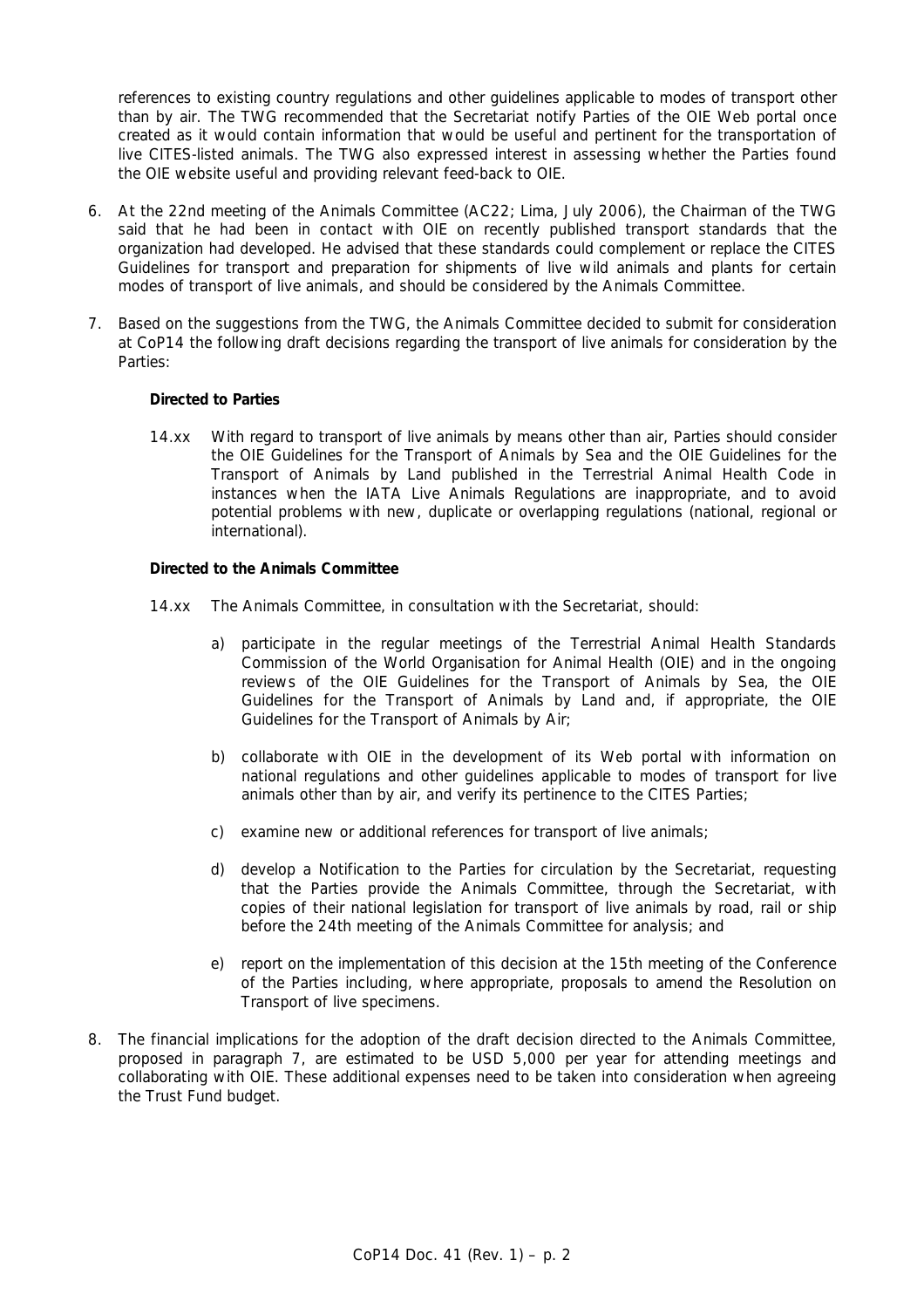9. At CoP13, the Conference of the Parties also adopted Decision 13.89, directing the Animals Committee as follows:

*The Animals Committee, in consultation with the Plants Committee and the Secretariat, shall:* 

- *a) undertake a review of Resolution Conf. 10.21 on Transport of live animals, in order to* inter alia*:* 
	- *i) revise the requirements regarding the collection, submission and analysis of data on mortality and injury or damage to health in transport of live animals, domestic measures directed to Parties, and reporting obligations;*
	- *ii) incorporate references to the transport of live plants; and*
	- *iii) clarify how IATA manuals and regulations can be mechanisms through which up-to-date guidance on the transport of live animals and plants of CITES-listed species can be provided, replacing the* CITES Guidelines for the transport and preparation for shipment of live wild animals and plants*; and*
- *b) report at the 14th meeting of the Conference of the Parties on the implementation of this Decision.*
- 10. At AC21, the Animals Committee agreed that its Chairman should liaise with the Chairman of the Plants Committee with regard to proposed new wording for Resolution Conf. 10.21 in compliance with Decision 13.89, paragraph a), and that the TWG could take the lead in redrafting Resolution Conf. 10.21. A suggestion made at that meeting to reintroduce a recommendation to report in annual reports on transport-related mortality of live animals was declined by the Animals Committee. Levels of mortality during transport were recognized to be generally low. Given that mortality was likely to occur mainly before or - to a lesser extent - after transport itself, it was felt that it was sufficient to address it on a case-by-case basis. The AC Chairman also stated that the issue of mortality could only be looked at in the context of transboundary transport.
- 11. In a joint session (PC16/AC22; Lima, July 2006), the Animals and Plants Committees established a joint working group on transport of live specimens, and Mr Peter Linhart was appointed as its Chairman. The working group produced a draft text of a revised resolution on transport of live specimens, which was noted by the Animals and Plants Committees. The two committees finalized the revision intersessionally.
- 12. The financial implications for the adoption of the proposed revision of Resolution Conf. 10.21 would mostly have to be borne by the Parties. An estimated USD 5,000 annually would be required for the proposed participation of a representative of the Animals and Plants Committees in meetings of the Live Animals and Perishables Board of IATA. These additional expenses would need to be reflected in the Trust Fund budget.
- 13. The proposed revision by the Animals Committees of Resolution Conf. 10.21, in consultation with the Plants Committee and the Secretariat, is presented in the Annexes to this document for adoption by the Conference of the Parties. Annex 1 shows the proposed changes to Resolution Conf. 10.21 and Annex 2 the clean version of the draft resolution.
- 14. In case the revision of Resolution Conf. 10.21 is adopted as suggested, the Conference of the Parties is invited to agree to the following amendment to the second RESOLVES in Annex 2 to Resolution Conf. 11.1 (Rev. CoP13) on Establishment of committees:

RESOLVES further that the Animals and Plants Committees shall also deal with issues related to the transport of live animals and plants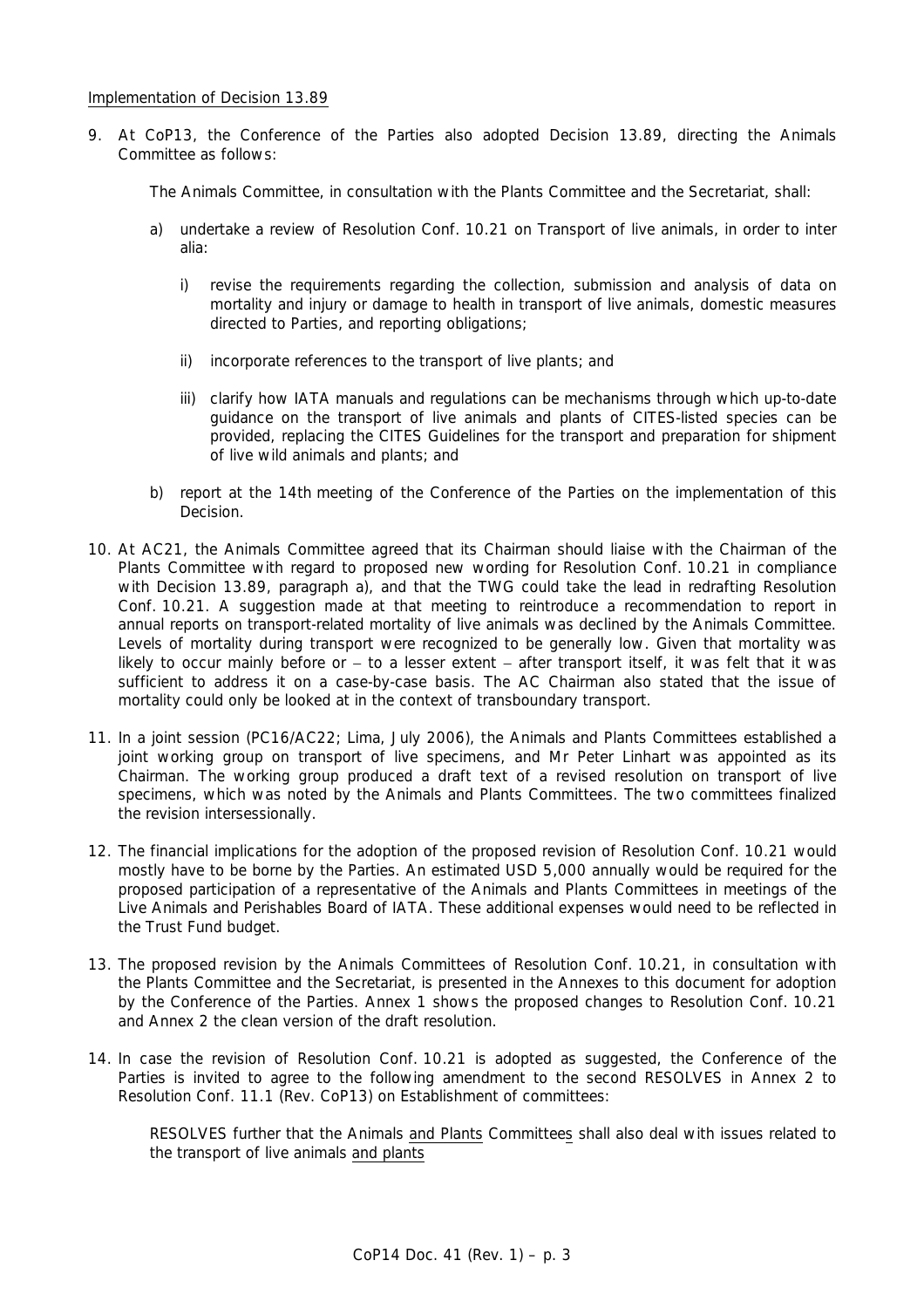## COMMENTS FROM THE SECRETARIAT

- A. With regard to the draft decision in paragraph 7 of this document, directed to the Animals Committee, the Secretariat wishes to draw the attention of the Conference of the Parties to the CITES National Legislation Project under which virtually all Parties have submitted national legislation pertaining to CITES. With the assistance of a consultant, the relevant provisions on transport could be extracted from those legislative texts and analysed. General legislative guidance regarding the transport of live specimens in the context of CITES could also be developed and shared with the Animals Committee. Consequently, the Secretariat proposes to change paragraph d) in the draft decision as follows:
	- d) review at its 24th meeting the following documents from the Secretariat: i) an analysis of the Parties' legislative provisions on the transport of live animals by road, rail and ship contained in materials gathered under the CITES National Legislation Project; and ii) draft legislative guidance for the transport of live specimens; and

 It is estimated that the analysis would cost USD 10,000, which would need to be reflected in the Trust Fund budget.

B. The Secretariat concurs with the proposed revision of Resolution Conf. 10 21, noting that the draft resolution in Annex 1 to this document would benefit from further editing to avoid repetition and improve the language in certain instances. The Secretariat also observes that the draft decision directed to the Parties in paragraph 7 of this document could be incorporated in the draft resolution. The Secretariat therefore proposes that a working group be established at the present meeting to review the draft resolution.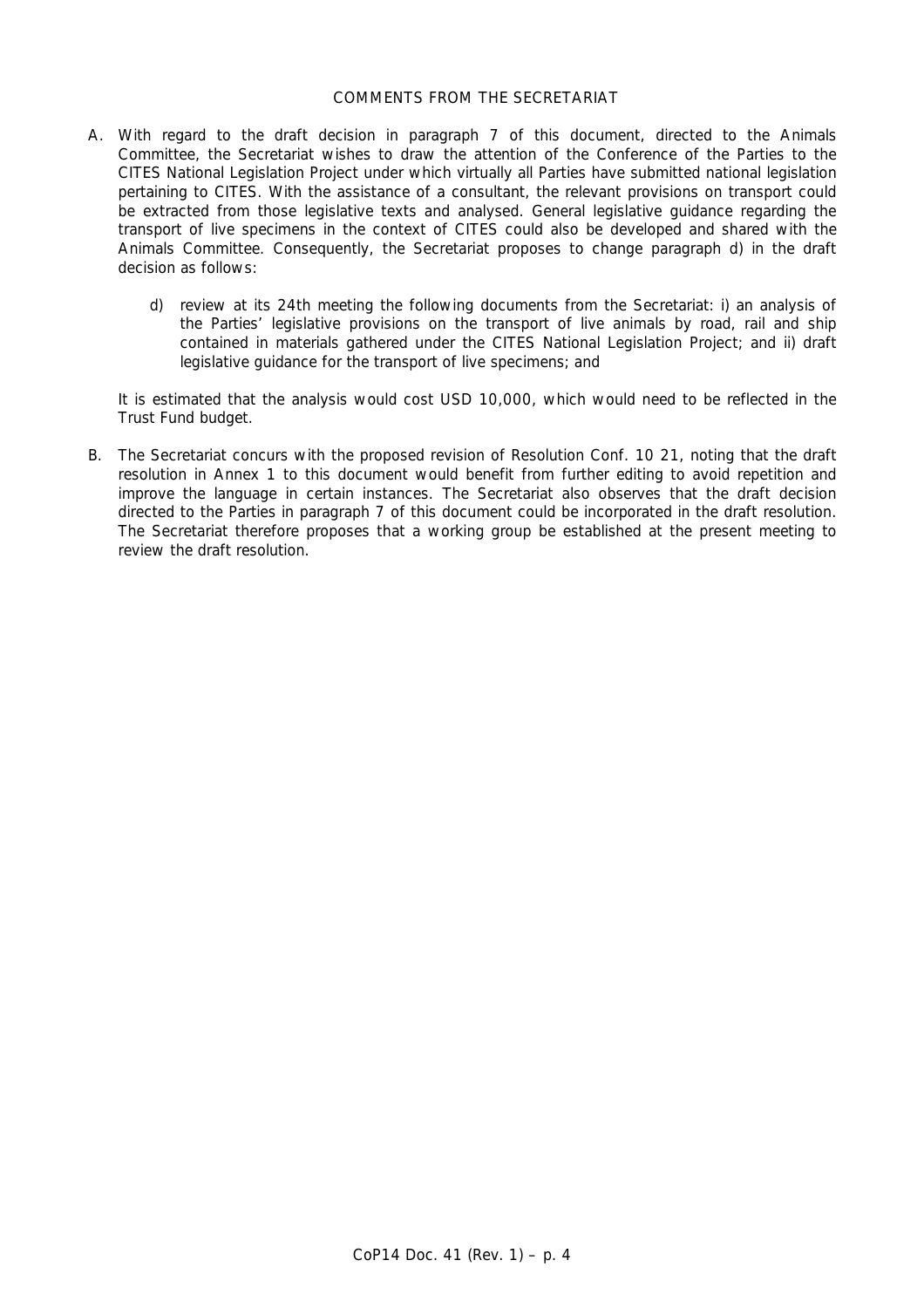# DRAFT RESOLUTION OF THE CONFERENCE OF THE PARTIES

## Revision of Resolution Conf. 10.21 on Transport of live animals

[Version marked with proposed amendments: proposed new text is underlined; text to be deleted is crossed out

## **Resolution Conf. 10.2114.XX on Transport of live animals specimens**

RECALLING Resolution Conf. 9.2310.21, adopted at the ninth10th meeting of the Conference of the Parties (Fort Lauderdale, 1994 Harare, 1997), relating to the transport of live specimens on Transport of live animals;

CONSIDERING that the Convention, in Articles III, IV and -, V and VII, requires Management Authorities to be satisfied, before granting export permits**,** or re-export or travelling exhibition certificates, that specimens will be so prepared and shipped as to minimize the risk of injury, damage to health or cruel treatment;

NOTING that the revised version of the *Guidelines for Transport and Preparation for Shipment of Live Wild Animals and Plants*, adopted at the second meeting of the Conference of the Parties (San José, 1979), has been communicated to all Parties;

MINDFUL of the fact that implementation of these Guidelines depends on action to be taken at the national level, and within international organizations and conferences competent to regulate conditions of carriage;

CONSIDERING that air transport is the preferred method for transporting many live wild animals and plants and that there are special requirements necessitated by air transport;

NOTING the extent to which, in the case of the transport of live animals, the *IATA Live Animal Regulations* correspond to the CITES Guidelines and that the IATA Regulations and, in the case of the transport of live plants the *IATA Perishable Cargo Manual*, are to be used for transport of live specimens and that the *IATA Live Animal Regulations* and the *IATA Perishable Cargo Manual* are amended annually and are therefore more quickly responsive to changing needs;

WHEREAS Article XIV, paragraph 1, permits any Party to adopt stricter domestic measures for the regulation of trade in all species, whether or not listed in the Appendices;

NOTING that, while there have been improvements in the transport of live animals and plants, mortality for certain species has not been reduced significantly, despite continuing efforts by the Parties to improve transport conditions, and that trade-related mortality in transport undermines the concept of sustainable trade;

MINDFUL that, because of a number of biological and other factors, some species are far more difficult to prepare and ship without risk of injury, damage to health or cruel treatment than others;

RECOGNIZING the important work of the Working Group on the Transport of Live Animals in advising the Parties and providing technical assistance in conjunction with the Secretariat;

NOTING the lack of regional representation of the Parties at meetings of the Working Group on the Transport of Live Animals;

#### RECOGNIZING the need to address the transport of all live specimens;

AGREEING that the effective implementation of Article IV, paragraph 2 (c), Articles III, IV, V and VII of the Convention necessitates further specific evaluation of the problem transportation issues, analysis of information and recommendations to the Parties for remedial or corrective action;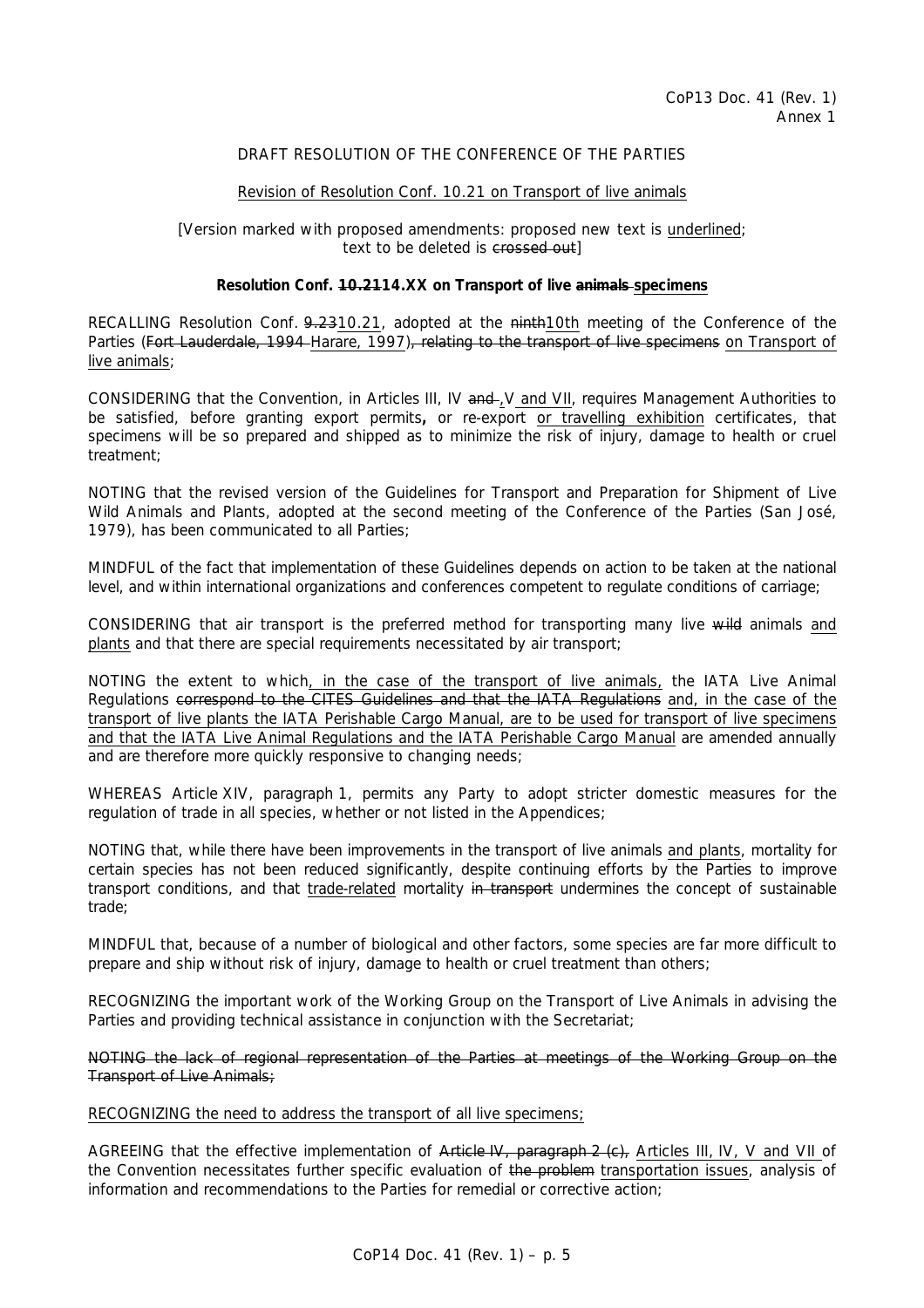# THE CONFERENCE OF THE PARTIES TO THE CONVENTION

DIRECTS the Animals and Plants Committees to deal with matters related to the transport of live animals specimens;

#### RECOMMENDS that:

- a) suitable measures be taken by the Parties to promote the full and effective use by Management Authorities of the Guidelines for Transport and Preparation for Shipment of Live Wild Animals and Plants *IATA Live Animal Regulations* (for animals) and the *IATA Perishable Cargo Manual* (for plants) for the preparation and transport of live specimens and that they be brought to the attention of exporters, importers, transport companies, carriers, freight forwarders, inspection authorities and international organizations and conferences competent to regulate conditions of carriage by air, land and sea or inland waterways;
- b) Parties invite the above organizations and institutions to comment on and amplify these Guidelines, the *IATA Live Animal Regulations* (for animals) and the *IATA Perishable Cargo Manual* (for plants), so as to promote their effectiveness;
- c) the regular communication of the CITES Secretariat and the Standing Committee with the Live Animals and Perishables Board of the International Air Transport Association (IATA) and with the board of directors of the Animals Transportation Association (AATA) be continued and that a relationship with the Animals Transportation Association (AATA) International Animal Health Organisation (OIE) and the International Plants Protection Convention (IPPC**)** be developed;
- d) for as long as the CITES Secretariat and the Standing Committee agree, the IATA Live Animals Regulations (for animals) and the *IATA Perishable Cargo Manual* (for plants) be deemed to meet the CITES Guidelines air transport requirements in respect of air transport;
- e) except where it is inappropriate where appropriate, the *IATA Live Animal Regulations* (for animals) and the *IATA Perishable Cargo Manual* (for plants) should be used as a reference to indicate suitable conditions for carriage by means other than air;
- f) the *IATA Live Animal Regulations* and the sections of the *IATA Perishable Cargo Manual* related to the transport of live plant specimens be incorporated into the domestic legislation or policies of the Parties;
- g) applicants for export permits or re-export or travelling exhibition certificates be notified that, as a condition of issuance, they are required to prepare and ship live specimens in accordance with the *IATA Live Animal Regulations* for transport by air and the CITES Guidelines for Transport of Live Specimens for carriage by means other than air and the *IATA Perishable Cargo Manual*;
- h) to the extent possible in compliance with national laws and policies, shipments of live animals specimens be examined and necessary action taken to determine ensure the well-being of the  $\frac{1}{2}$  animals specimens by CITES-designated persons or airline transport company personnel during extended holding periods at transfer points;
- i) in compliance with national laws and policies where Parties to the Convention have designated ports of entry and exit, animal-holding facilities for live animals and plants be provided; and
- j) to the extent possible in compliance with national laws and policies, Parties ensure that animal- and plant-holding facilities are open for inspection of shipments, with the concurrence of the transport company, by CITES-designated enforcement personnel or designated observers; and that any documented information be made available to the appropriate authorities and transport companies;

URGES all Parties that permit imports of live animals: to maintain records of the number of live specimens per shipment and of mortalities in transport of species listed in the Appendices; to note obvious causes of mortality, injury or damage to health; and to provide these data relating to the previous calendar year along with their annual reports;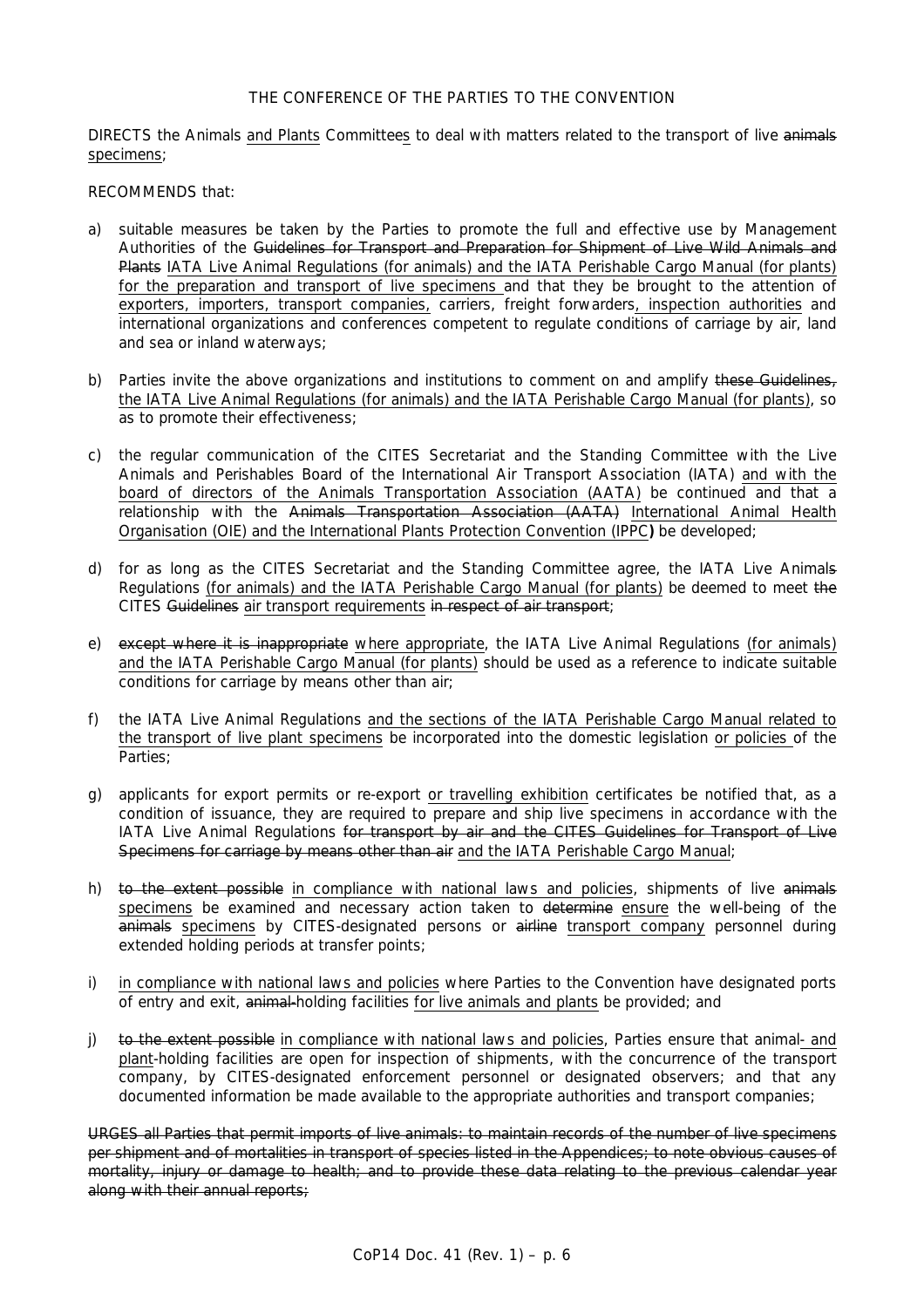DECIDES that non-submission of these data will be noted in a report from the Secretariat to the Standing Committee;

DIRECTS further the Animals Committee and the Plants Committee, in consultation with the Secretariat:

- a) to establish the format for the presentation of data on mortality and injury or damage to health in transport; and
- b) to conduct a systematic review of the scope and causes of the mortality and injury or damage to health of animals during the shipment and transport process and of means of reducing such mortality and injury or damage to health;
- i) the review should include a process for making recommendations to the Parties designed to minimize mortality, on the basis of consultation with exporting, importing, re-exporting and transit countries, IATA and AATA, and additional information from scientists, veterinarians, zoological institutions, trade representatives, carriers, freight forwarders and other experts; and
- ii) these recommendations should be focused on individual species and countries of export, import, re-export or transit where appropriate, particularly those that have significant high mortality rates in transport, and should be designed to provide positive solutions to identified problems;

DIRECTS the Secretariat:

- a) to convey these recommendations to the exporting, importing or re-exporting Parties concerned, IATA and AATA after they have been approved by the Standing Committee; and
- b) in consultation with the Animals and Stand ing Committees, to monitor the implementation of these recommendations and of other aspects of this Resolution and report its findings and recommendations at each meeting of the Conference of the Parties;
- a) to participate in meetings of the Live Animals and Perishables Board of the International Air Transport Association (IATA) in order to amplify or update the *IATA Live Animal Regulations* and the *IATA Perishable Cargo Manual*;
- b) to examine new or additional references for transport of live specimens and incorporate them into Resolution Conf. 14.XX, if appropriate;
- c) to examine developments related to the transport of live plant specimens and incorporate them into Resolution Conf. 14.XX, if appropriate; and
- d) to regularly examine high mortality shipments of live specimens and make recommendations to relevant Parties, exporters, importers and transport companies on how to avoid this in the future;

ENCOURAGES the Secretariat, Parties and relevant organizations to assist in the distribution and increase public awareness of the *IATA Live Animal Regulations* and the *IATA Perishable Cargo Manual*;

INVITES non-governmental organizations, particularly veterinary, scientific, conservation, welfare and trade organizations with expertise in the shipment, preparation for shipment, transport, care or husbandry of live animals specimens, to provide the necessary financial, technical and other assistance to those Parties in need of and requesting such assistance to ensure the effective implementation of the provisions of the Convention for the transport and preparation for shipment of live animals specimens subject to international trade;

NOTES that in order to improve implementation of the *IATA Live Animal Regulations* and the *IATA Perishable Cargo Manual* by the Parties there is a need for greatly increased awareness of the Regulations and Manual through:

a) more effective methods of training of personnel of airlines transport companies, exporters and enforcement agencies; and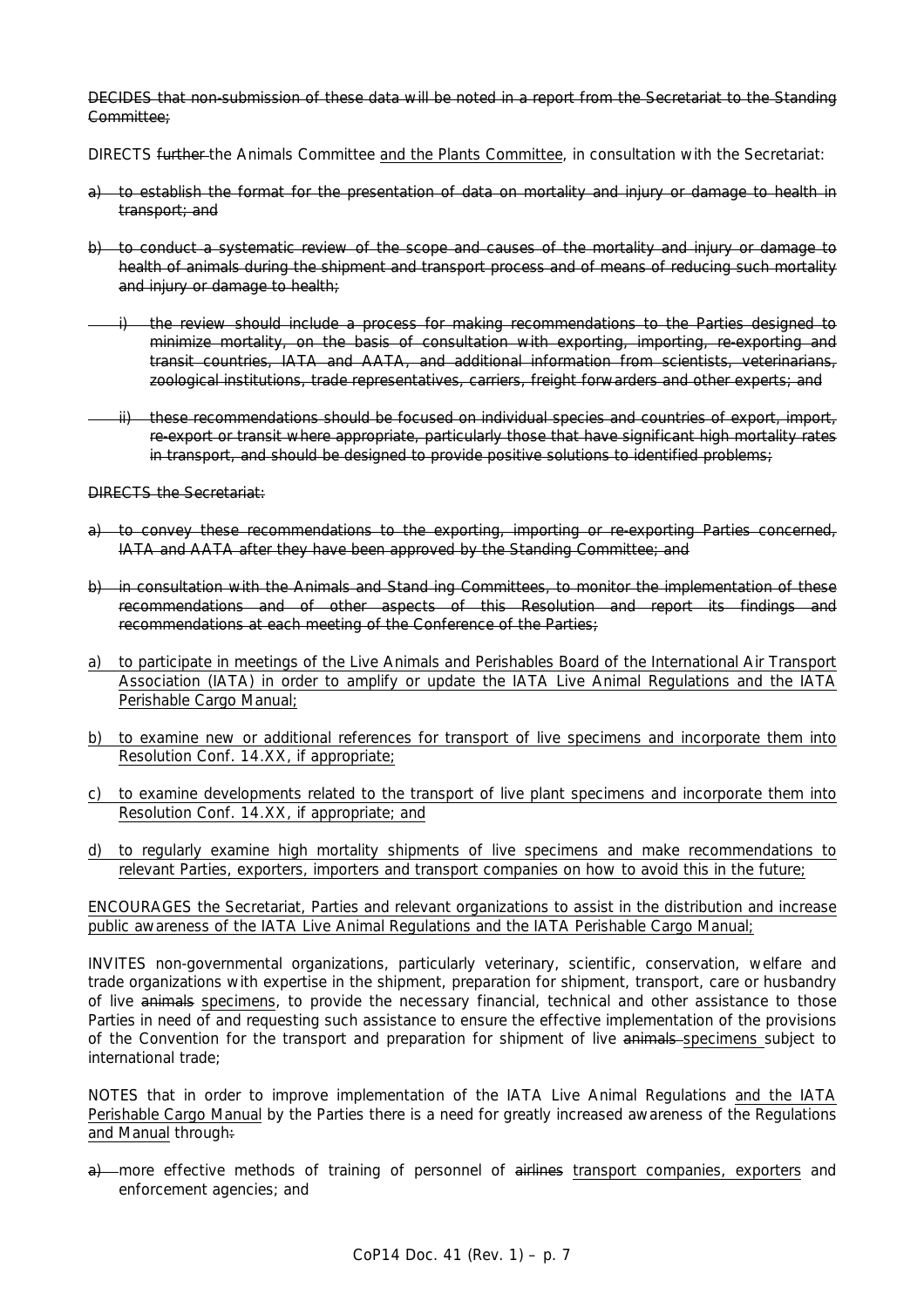# b) improved methods of liaison and information; and

REPEALS Resolution Conf. 9.2310.21 (Fort Lauderdale, 1994) - Transport of Live Specimens(Harare, 1997) – Transport of live animals.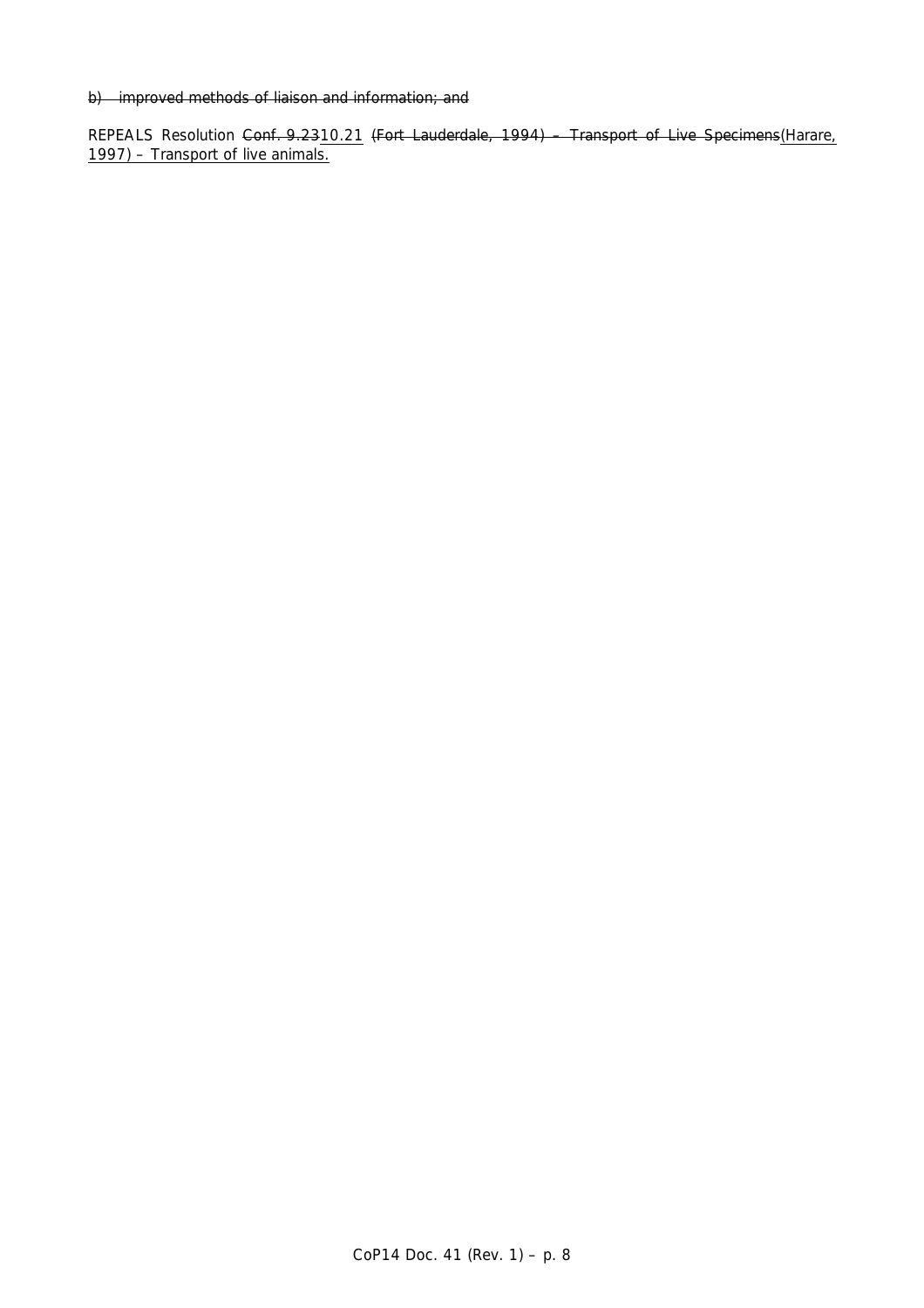# DRAFT RESOLUTION FOR ADOPTION BY THE CONFERENCE OF THE PARTIES

## Revision of Resolution Conf. 10.21 on Transport of live animals

[Clean version]

## **Resolution Conf. 14.XX on Transport of live specimens**

RECALLING Resolution Conf. 10.21, adopted at the 10th meeting of the Conference of the Parties (Harare, 1997) on Transport of live animals;

CONSIDERING that the Convention, in Articles III, IV, V and VII, requires Management Authorities to be satisfied, before granting export permits, or re-export or travelling exhibition certificates, that specimens will be so prepared and shipped as to minimize the risk of injury, damage to health or cruel treatment;

NOTING that the revised version of the *Guidelines for Transport and Preparation for Shipment of Live Wild Animals and Plants*, adopted at the second meeting of the Conference of the Parties (San José, 1979), has been communicated to all Parties;

MINDFUL of the fact that implementation of these Guidelines depends on action to be taken at the national level, and within international organizations and conferences competent to regulate conditions of carriage;

CONSIDERING that air transport is the preferred method for transporting many live animals and plants and that there are special requirements necessitated by air transport;

NOTING the extent to which, in the case of the transport of live animals, the *IATA Live Animal Regulations* and, in the case of the transport of live plants the *IATA Perishable Cargo Manual*, are to be used for transport of live specimens and that the *IATA Live Animal Regulations* and the *IATA Perishable Cargo Manual* are amended annually and are therefore more quickly responsive to changing needs;

WHEREAS Article XIV, paragraph 1, permits any Party to adopt stricter domestic measures for the regulation of trade in all species, whether or not listed in the Appendices;

NOTING that, while there have been improvements in the transport of live animals and plants, mortality for certain species has not been reduced significantly, despite continuing efforts by the Parties to improve transport conditions, and that trade-related mortality undermines the concept of sustainable trade;

MINDFUL that, because of a number of biological and other factors, some species are far more difficult to prepare and ship without risk of injury, damage to health or cruel treatment than others;

RECOGNIZING the important work of the Working Group on the Transport of Live Animals in advising the Parties and providing technical assistance in conjunction with the Secretariat;

RECOGNIZING the need to address the transport of all live specimens;

AGREEING that the effective implementation of Articles III, IV, V and VII of the Convention necessitates further specific evaluation of transportation issues, analysis of information and recommendations to the Parties for remedial or corrective action;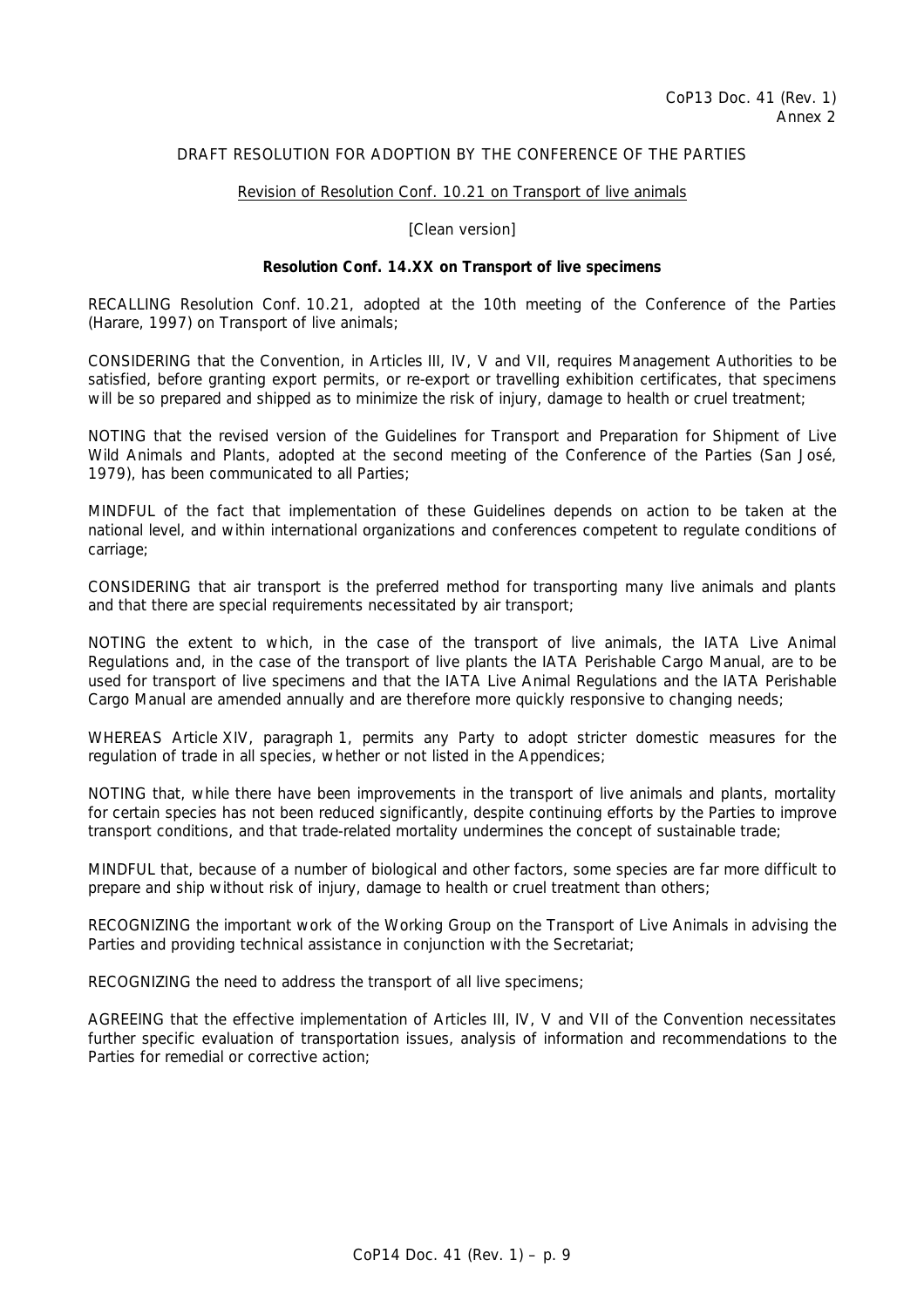## THE CONFERENCE OF THE PARTIES TO THE CONVENTION

DIRECTS the Animals and Plants Committees to deal with matters related to the transport of live specimens;

#### RECOMMENDS that:

- a) suitable measures be taken by the Parties to promote the full and effective use by Management Authorities of the *IATA Live Animal Regulations* (for animals) and the *IATA Perishable Cargo Manual* (for plants) for the preparation and transport of live specimens and that they be brought to the attention of exporters, importers, transport companies, carriers, freight forwarders, inspection authorities and international organizations and conferences competent to regulate conditions of carriage by air, land and sea or inland waterways;
- b) Parties invite the above organizations and institutions to comment on and amplify the *IATA Live Animal Regulations* (for animals) and the *IATA Perishable Cargo Manual* (for plants), so as to promote their effectiveness;
- c) the regular communication of the CITES Secretariat and the Standing Committee with the Live Animals and Perishables Board of the International Air Transport Association (IATA) and with the board of directors of the Animals Transportation Association (AATA) be continued and that a relationship with the International Animal Health Organisation (OIE) and the International Plants Protection Convention (IPPC) be developed;
- d) for as long as the CITES Secretariat and the Standing Committee agree, the *IATA Live Animal Regulations* (for animals) and the *IATA Perishable Cargo Manual* (for plants) be deemed to meet CITES air transport requirements;
- e) where appropriate, the *IATA Live Animal Regulations* (for animals) and the *IATA Perishable Cargo Manual* (for plants) should be used as a reference to indicate suitable conditions for carriage by means other than air;
- f) the *IATA Live Animal Regulations* and the sections of the *IATA Perishable Cargo Manual* related to the transport of live plant specimens be incorporated into the domestic legislation or policies of the Parties;
- g) applicants for export permits or re-export or travelling exhibition certificates be notified that, as a condition of issuance, they are required to prepare and ship live specimens in accordance with the *IATA Live Animal Regulations* and the *IATA Perishable Cargo Manual*;
- h) in compliance with national laws and policies, shipments of live specimens be examined and necessary action taken to ensure the well-being of the specimens by CITES-designated persons or transport company personnel during extended holding periods at transfer points;
- i) in compliance with national laws and policies where Parties to the Convention have designated ports of entry and exit, holding facilities for live animals and plants-be provided; and
- j) in compliance with national laws and policies, Parties ensure that animal- and plant-holding facilities are open for inspection of shipments, with the concurrence of the transport company, by CITESdesignated enforcement personnel or designated observers; and that any documented information be made available to the appropriate authorities and transport companies;

DIRECTS the Animals Committee and the Plants Committee, in consultation with the Secretariat:

- a) to participate in meetings of the Live Animals and Perishables Board of the International Air Transport Association (IATA) in order to amplify or update the *IATA Live Animal Regulations* and the *IATA Perishable Cargo Manual*;
- b) to examine new or additional references for transport of live specimens and incorporate them into Resolution Conf. 14.XX, if appropriate;